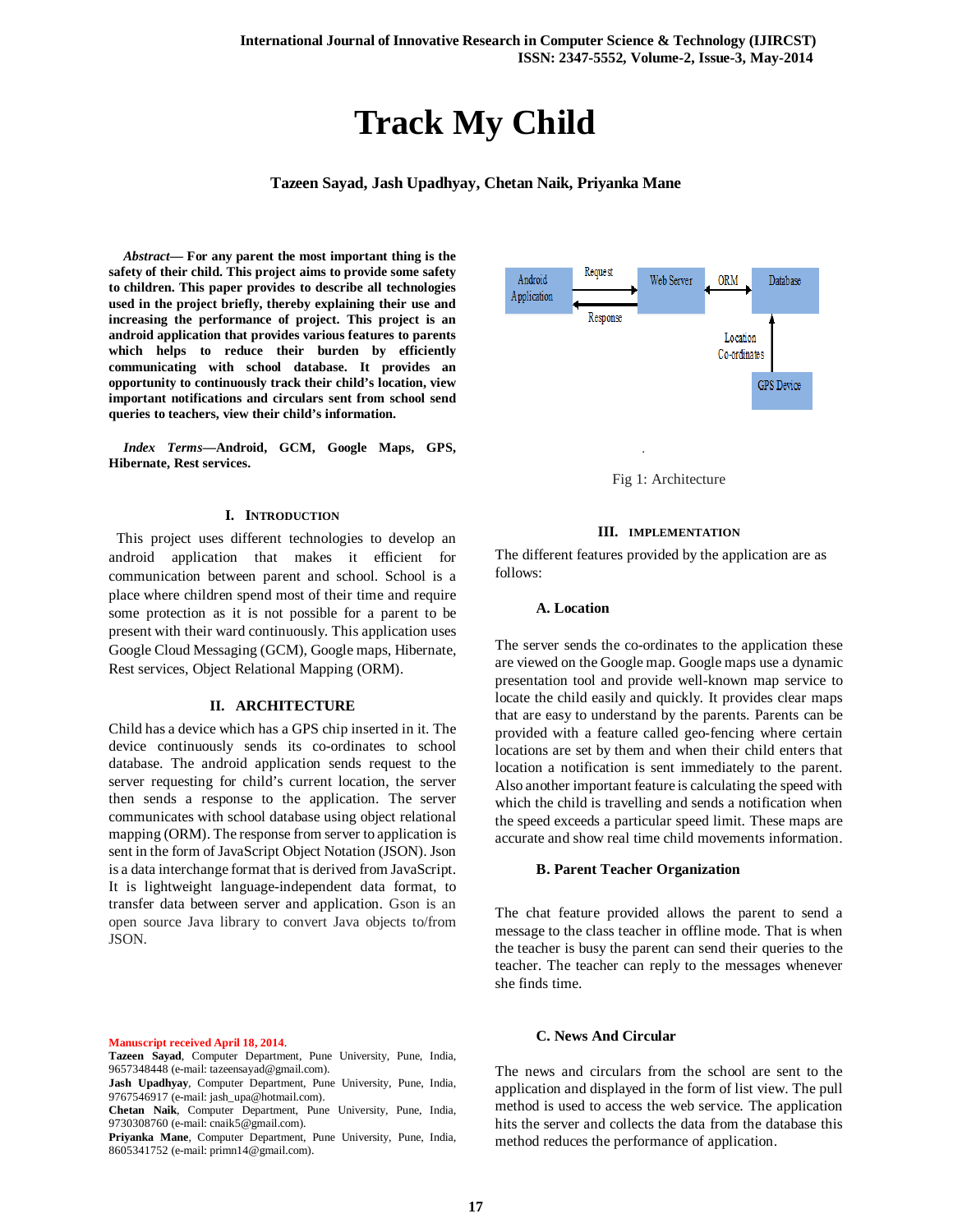#### **D. Notifications**

The messages related to a particular student can be sent to the parent using notification service. The notifications are pushed on the application using Google Cloud Messaging (GCM). GCM enhances user experience and saves lot of battery life. When the polling method is used to access any service, a service class is created which runs for indefinite time and the device continuously checks for any update at regular interval. This soon causes the application to lower its priority and service class dies, this greatly reduces the performance and battery life. GCM is a free service made for android device that allows the developers to send data from server to device and doesn't require them to run continuously. The device sends the application id and sender id to the GCM server for registration.



Fig 2: GCM Architecture

After successfully completing the registration the GCM server sends registration id to the device. This id is then sent to the server. When push message is to be sent, the server sends it to the GCM server along with the registration id. The GCM server then sends the message to the device. The GCM handles all queuing of messages it doesn't require the application to run always instead whenever the application is online GCM delivers the messages to the device. The delivered messages are then displayed as notifications using the notification manager.

## **E. Profile**

The student profile containing his name, roll number, contact number, address, etc is displayed. An additional facility can be provided to the parent to make changes to the student profile.

## **VI. SERVER AND DATABASE COMMUNICATION**

The server interacts with database using the concept of Object Relational Mapping (ORM). Hibernate is a framework that is inserted between the application and database that performs ORM. It makes the project independent of any database used by the school. It interacts with queries as objects and performs mapping from objects to relational database.



Fig 3: Hibernate Architecture

## **V. CONCLUSION**

GPS is a useful device that is used in different applications. Thus using GPS we have developed an application that tries providing some kind of safety to the children in school and this should be implemented in all schools. This project can be extended to desktops, the drawback is that it is limited to smart phones.

## **REFERENCES**

- [1]Ramesh Chandra Gadri, Ankita Chavan, Reema Sonawane, "Land Vehicle Tracking Application on Android Platform", International Journal of Engineering Research and Applications ,Vol. 2, Issue 3, May-Jun 2012.
- [2]G. Rajendran, Dr. M. Arthanari, M. Sivakumar, "GPS Tracking Simulation by Path Replaying", International Journal of Innovative Technology and Creative Engineering ,Vol.1, January 2011